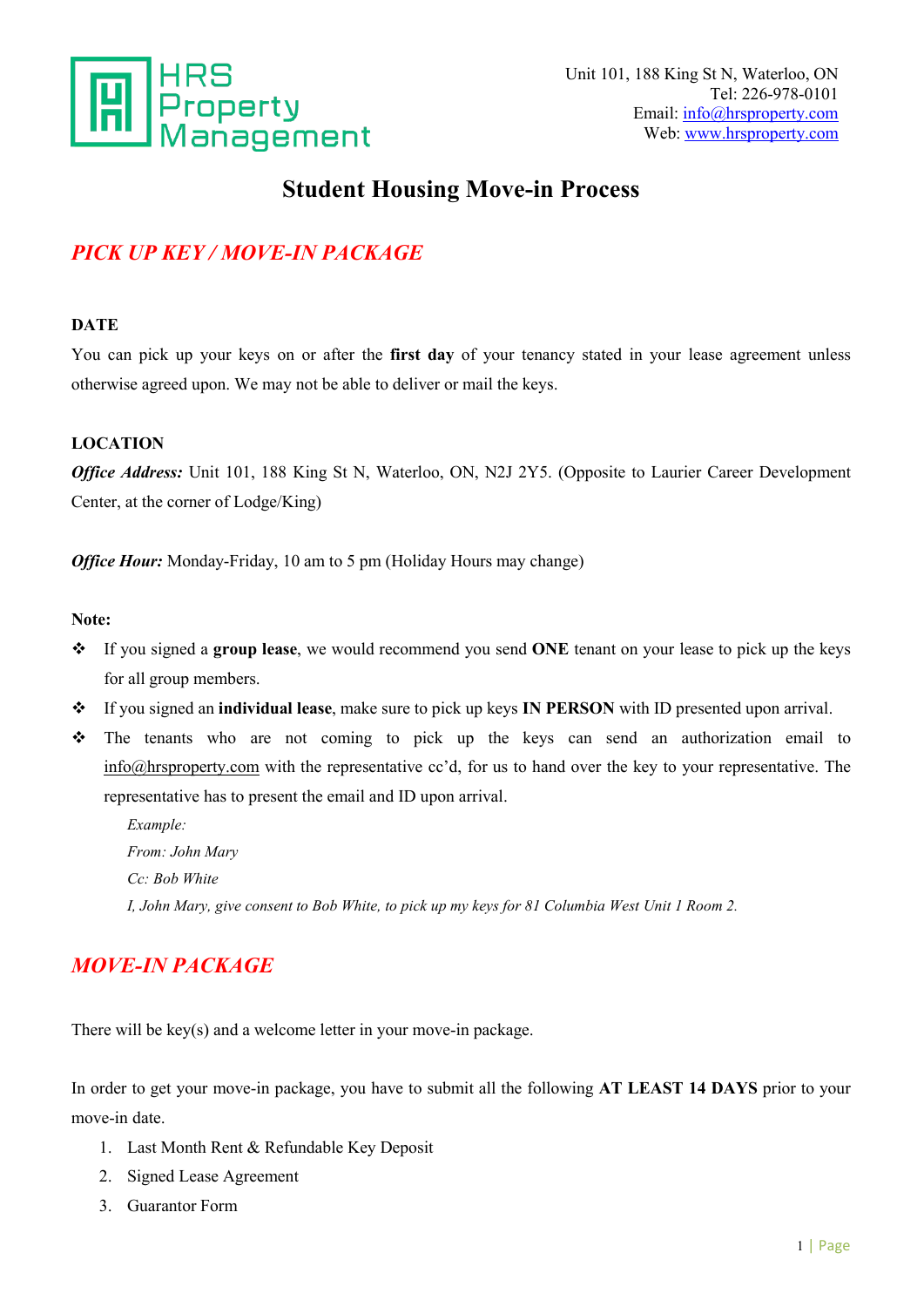

- 4. Guarantor II
- 5. Tenant ID
- 6. Tenant Information Form
- 7. Pre-authorized Debit Form OR Post-dated Cheques
- 8. Any other required forms and/or deposits if applicable

Failure to submit any of the above may result in a delay in receiving the keys. If you sign a group lease, failure to submit any of the above by any group member may result in a delay in key pickup for the entire group.

#### **CODES AND COMBINATIONS**

If applicable, the combination to access building/unit/room/mailbox/amenity rooms will be indicated in the movein package.

#### **WELCOME LETTER**

The welcome letter provides useful information to help your move go smoothly and to welcome you to your new home.

It will answer most questions upfront and you can always refer to the letter if you have questions or concerns in regards to appliances, report maintenance issues, parking, garbage disposal, etc. You will know who to turn to if you are locked out and come across emergencies. There are also some rules that may need your attention.

## *PARKING*

No guest/visitor parking is provided in any rental apartments.

However, tenants' guests are allowed to park for a maximum of 30 minutes on move-in day. At no time are they allowed to park in handicapped parking spaces, fire lanes, on the lawn, in front of dumpsters or any other place deemed unacceptable by HRS properties. Any tickets and/or towing fees resulting from improper parking will be the responsibility of the tenant.

Except moving, vehicles without valid parking pass will be ticketed or towed at owner's expenses.

### *MONTHLY RENT*

We will withdraw from your account directly via the method of PAD or post-dated cheques. We **DO NOT** accept email-transfer for monthly rent.